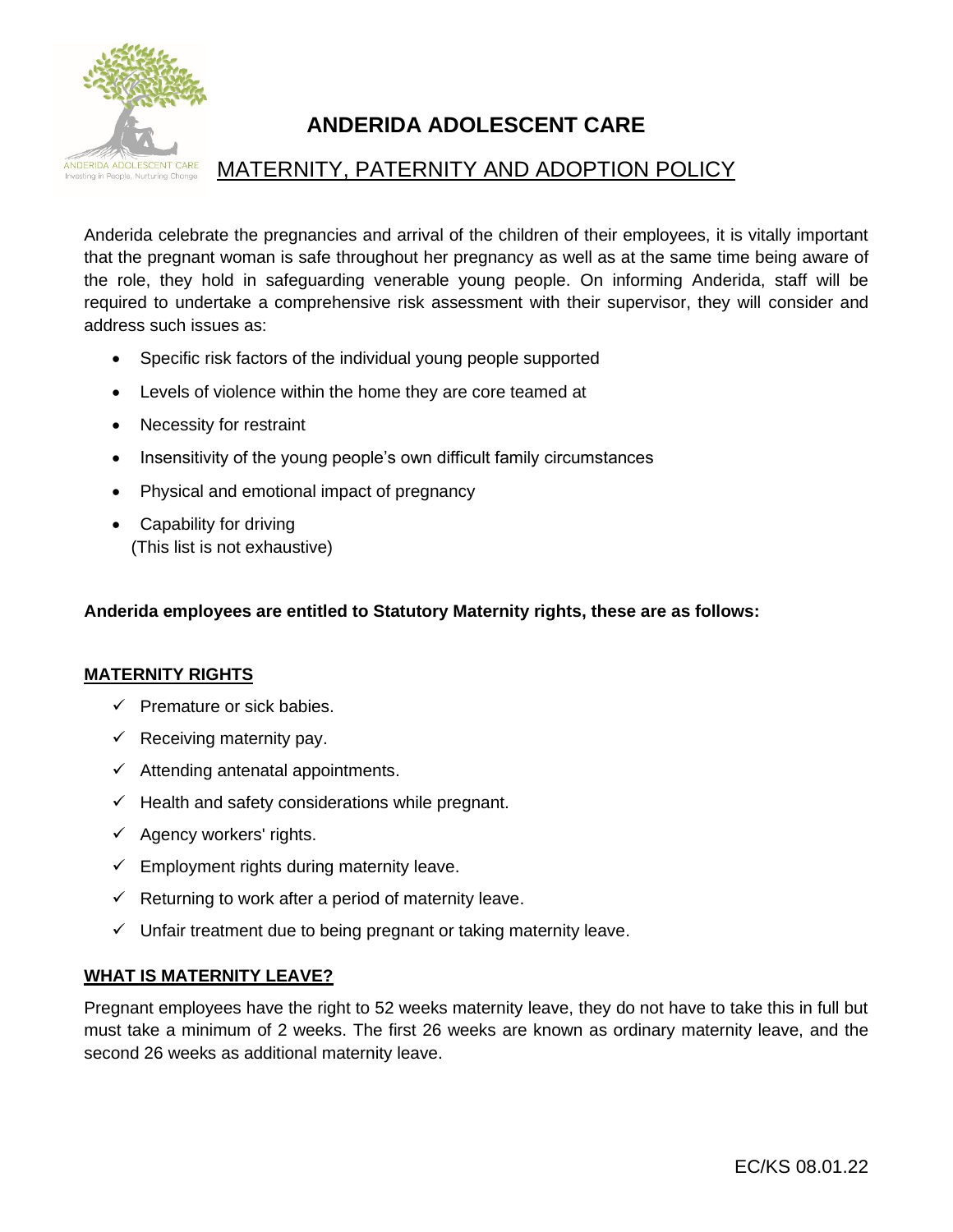**While there is no minimum length of service required to take maternity leave, a pregnant employee must tell their employer at least 15 weeks before the baby is due:** 

- That they are pregnant.
- When the expected week of childbirth is (an employer can request a medical certificate that confirms this).
- The date they intend to start maternity leave. This can normally be any date which is no earlier than the beginning of the 11th week before the baby is due. (Also, see the section- Premature and sick babies).

If the employee wants to change the start date of their maternity leave, they must mutually agree a new date.

After receiving confirmation that the employee is pregnant, an employer must write to them within 28 days setting out her return date. The employer at this point should assume the employee is going to take 52 weeks' leave.

If, in the four weeks before baby is due, the employee is off work with a pregnancy-related illness, maternity leave automatically begins on the following day.

## **PREMATURE OR SICK BABIES**

If the baby arrives early, maternity leave will automatically start on the day after the birth.

If the baby is stillborn after the twenty fourth week of pregnancy or if the baby is born alive at any point (even if the baby later passes away) the employee is entitled to full maternity rights.

When a baby is born prematurely or with health needs, an employee may not want to be thinking about work. An employer should offer appropriate Workplace support for parents with premature or sick babies in these circumstances.

## **RECEIVING MATERNITY PAY**

A pregnant staff member will be entitled to Statutory Maternity Pay (SMP) - this will be payable if the employee has:

- Worked continuously for one company for at least 26 weeks ending with the 15th week before the expected week of childbirth.
- Average weekly earnings at least equal to the lower earnings limit for National Insurance contributions.

SMP is payable for 39 weeks. For the first six weeks it is paid at 90 percent of the average weekly earnings, calculated over the previous 17 weeks. The following 33 weeks will be paid at the SMP rate or 90 per cent of the average weekly earnings, whichever is lower.

Since April 2020, the rate for SMP has been **£151.20 per week**. The amount is reviewed every April.

For more information on qualification for SMP, go to GOV.UK - Maternity, Adoption and paternity calculator for employers.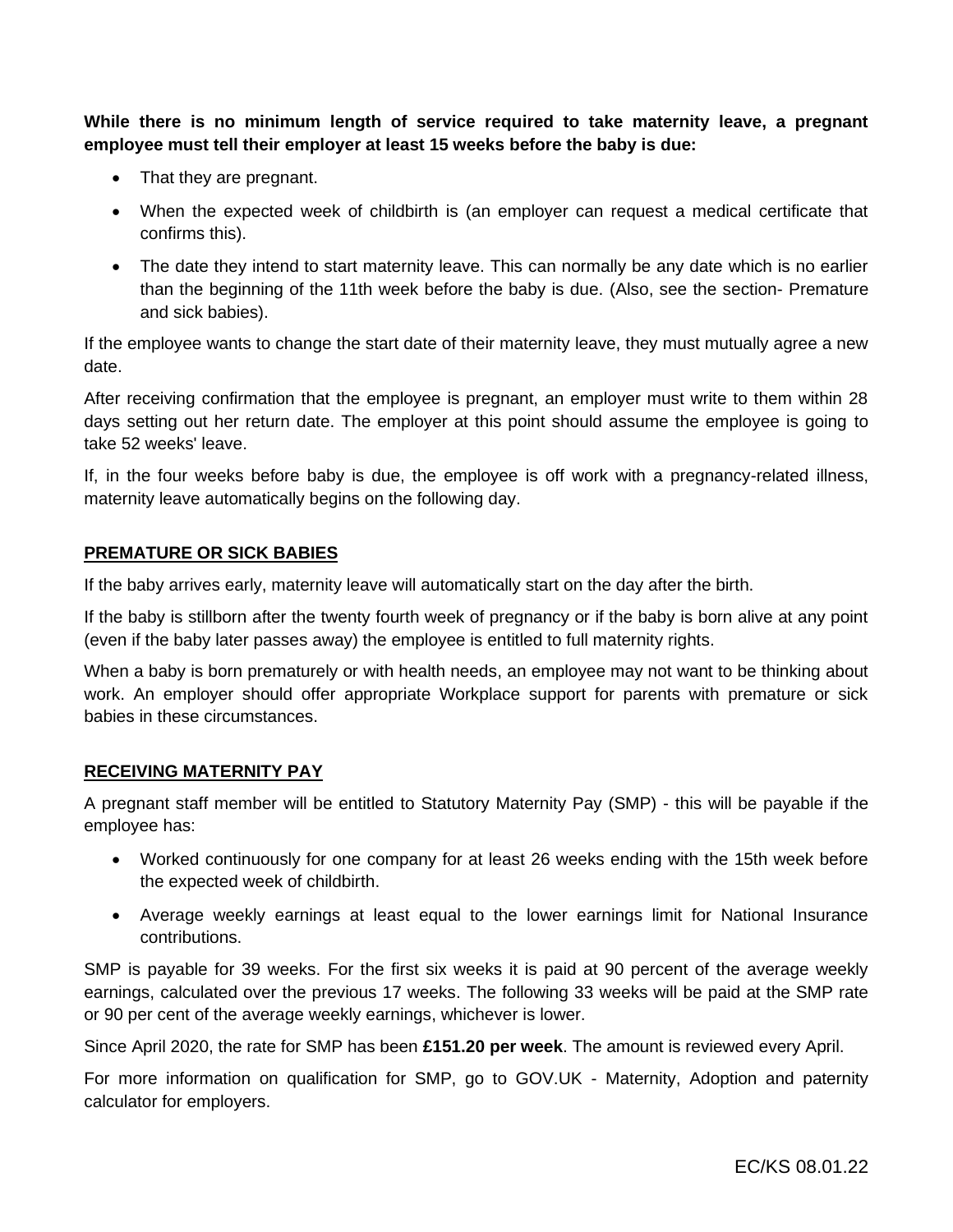# **ATTENDING ANTENATAL APPOINTMENTS**

All pregnant employees are entitled to reasonable time off with pay for antenatal appointments made on the advice of a registered medical practitioner. This may include relaxation classes and parent-craft classes. After the first appointment, an employer may ask an employee to provide an appointment card or other documents that show an appointment has been made.

An expectant father or partner of a pregnant woman has the right to take time off work to go to two antenatal appointments. This time off is usually unpaid and is limited to six and a half hours per appointment.

*(This will mostly be accommodated through the staff members rota, but where possible they are asked to make arrangements outside of this as most have 4/5 days off per week)*

# **HEALTH AND SAFETY CONSIDERATIONS WHILE PREGNANT**

An employer must consider any specific workplace risks in its general risk assessment for an employee.

(*See above re: pregnancy risk assessments*)

## **PREGNANCY-RELATED ILLNESS**

If an employee is unable to attend work due to a pregnancy-related illness, they should report in sick in the usual way. An employer should record these absences but keep them separate to any other sickness absences. Pregnancy-related absence must not count towards any review points or trigger points an employer may have in its absence policy.

There is no automatic right to be paid in full for a pregnancy-related absence. An employee should be paid whatever they would usually be paid if they were absent from work due to sickness.

*(Anderida will continue to record through the 'traffic light' absence procedure to monitor and identify potential support or changes to the risk assessment)*

# **EMPLOYMENT RIGHTS DURING MATERNITY LEAVE**

During maternity leave, the employee is entitled to benefit from all their usual terms and conditions of employment, except for remuneration (monetary wages or salary), although they may be entitled to receive maternity pay.

An employee on maternity leave should be kept up to date with anything that is happening within the workplace. This should usually include, but is not limited to:

- Promotion opportunities
- Changes at work
- Social events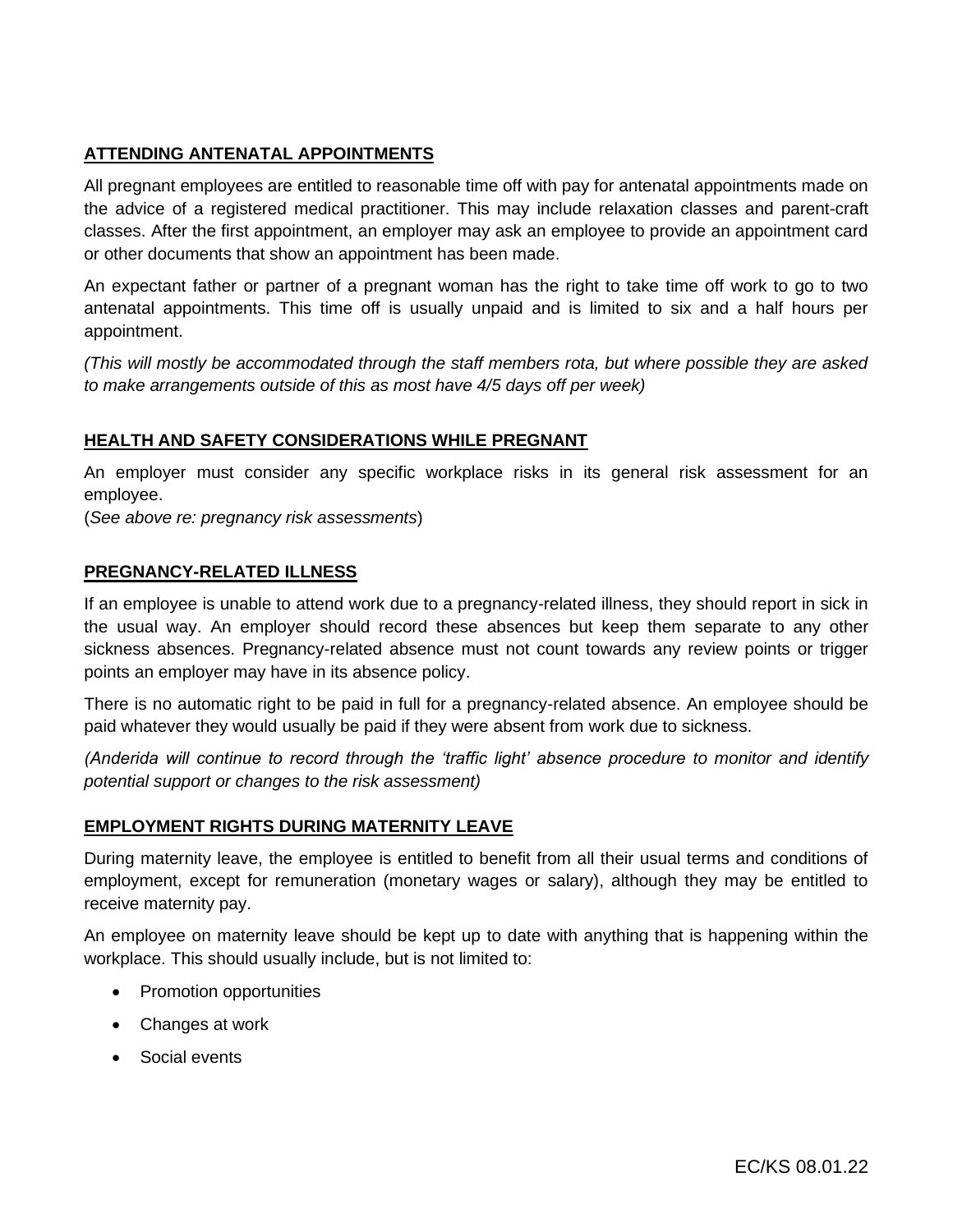How the employee is kept up to date should be agreed between the employee and employer before the maternity leave begins.

# **KIT - KEEPING IN TOUCH DAYS**

An employee and an employer can agree to up to ten KIT days (keeping in touch days) throughout the period of maternity leave. These are optional days which can be worked, for the employee to remain in contact with their workplace.

The type of work done and the payment for this work should be agreed between the employer and employee beforehand.

If an employee works more than ten keeping in touch days, then their maternity leave and pay will automatically come to an end.

There is no obligation on an employer to offer KIT days or for an employee to agree to them.

KIT days could be used in situations where it would be beneficial for the employee to attend a workrelated activity. For example, a training session or a team meeting. Alternatively, KIT days could be used to work part of a week, which could help the employee return to their role in a gradual way.

#### **ANNUAL LEAVE**

An employee continues to accrue all of their paid annual leave while on maternity leave. An employer must ensure that an employee is able to take all their annual leave at some point.

An employer and employee could agree that annual leave can be taken before the maternity leave starts or after it comes to an end. It is important to note that annual leave cannot be taken at the same time as maternity leave.

#### **REDUNDANCY**

If a redundancy situation arises, the employee on maternity leave must be offered a suitable alternative vacancy if one is available. If there is no suitable alternative work, the employee can be made redundant.

#### **However, it is essential that:**

- The pregnancy or maternity is not a reason for redundancy.
- The redundancy is genuine.
- Redundancy procedures have been followed fairly.
- Redeployment has been considered.
- If a redundancy situation arises an employee on maternity leave must be consulted along with all other staff. An employer must ensure that the person is not put at a disadvantage for being pregnant or on maternity leave.

If an employee on maternity leave is selected for redundancy, the employer should then consider whether it has any suitable alternative vacancies and, if it does, these should be offered to the person on maternity leave before any other employee.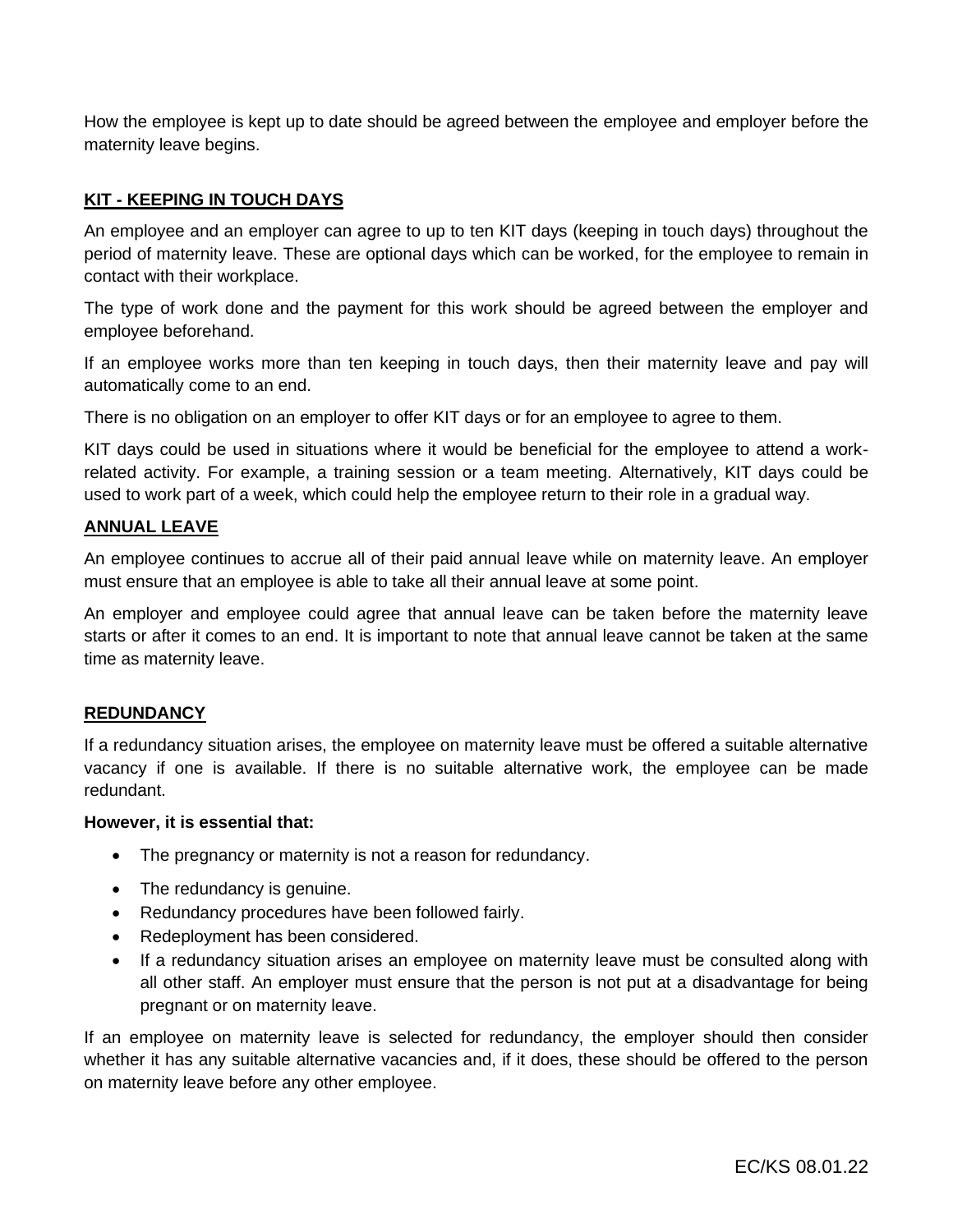# **RETURNING TO WORK AFTER MATERNITY LEAVE**

At the end of maternity leave, the employee will usually return to their original job but there are some factors to take into account.

If an employee takes maternity leave for six months or less, they have the right to return to their job on the same terms and conditions as before they left, if the job still exists and depending on how their employment contract defines 'the job'.

If an employee takes maternity leave for more than six months, they still have the right to return to their old job - however, if it is not reasonably practicable to do so, they can be offered a similar job where terms and conditions must be as good.

If an employee wants to return to work before taking their full maternity entitlement, they should inform their employer of their intentions at least eight weeks before the date they intend to return.

If an employee wants to amend their hours or duties on their return from maternity leave, they have the right to make a flexible working request. For more information, go to our page on Flexible Working Requests.

# **UNFAIR TREATMENT DUE TO BEING PREGNANT OR TAKING MARTERNITY LEAVE**

An employee has the right not to be treated unfavourably because they are either pregnant or on maternity leave.

If an employee feels they are being treated unfavourably, they should first consider raising the issue informally. Some issues can be resolved quickly through a conversation with a line manager or other appropriate person within the business.

If an informal approach does not work an employee has the option of raising a formal complaint (also known as a grievance). This should be done in writing and can make the employer aware of how strongly the employee feels about the situation, while also giving the employer the opportunity to resolve it.

As a last resort the employee could consider making a complaint to an employment tribunal. There is generally a three-month time limit for bringing a claim to a tribunal. However, this time limit can pause if Early Conciliation is taking place. For more information, go to Employment Tribunals.

## **FURTHER INFORMATION**

- Other Sites
- GOV.UK Maternity Allowance
- GOV.UK Statutory Maternity Pay and Leave: employer guide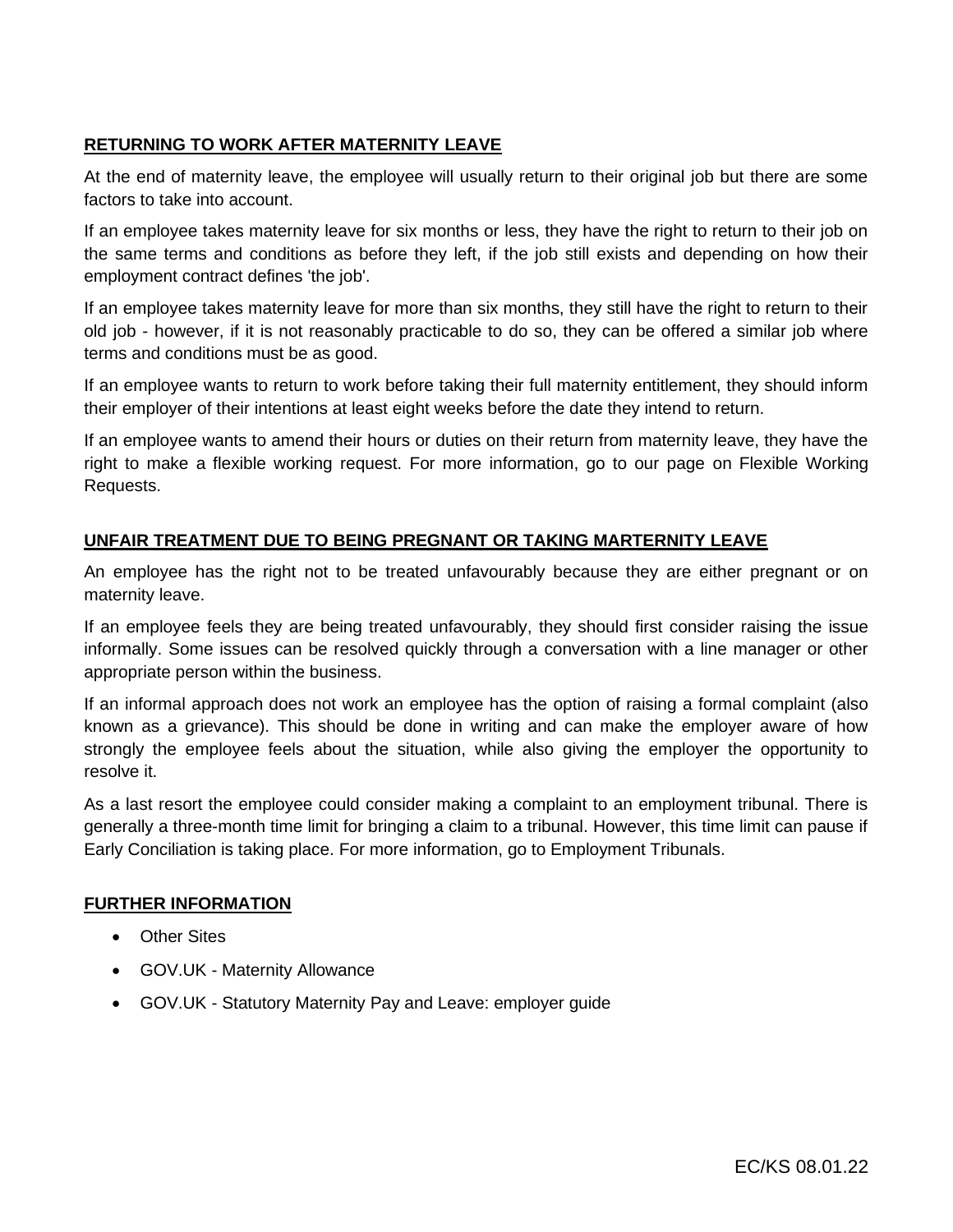# **PATERNITY LEAVE**

### What is paternity leave?

Paternity leave is a period of either one or two consecutive weeks that fathers or partners can take off from work to care for their baby or child.

#### **It is available to employees who:**

- Have or expect to have responsibility for the child's upbringing.
- Are they the biological father of the child, the mother's husband or partner (including same sex relationships) or the partner of the primary adopter.
- Have worked continuously for their employer for 26 weeks ending with the 15th week before the baby is due, or the end of the week in which the child's adopter is notified of being matched with the child (UK adoption), or the date the child enters the UK (overseas adoptions).

# **TAKING PATERNITY LEAVE**

#### **Births**

An employee must inform their employer no later than the end of the 15th week before the expected week of childbirth that they wish to take paternity leave. They should say when the baby is due, if they're going to take one or two weeks off, and when they expect their paternity leave to start.

- An employee can choose for their leave to begin on:
- The day the baby is born.
- A certain number of days after the baby is born.
- A specific date which is not earlier than when the baby is due.
- Paternity leave cannot start before the baby is born and the baby may not arrive on time. An employer should therefore be prepared to be flexible with cover arrangements for employees planning to take paternity leave.

Employees will need to complete their paternity leave within 56 days of the actual date of birth of the child.

## **SHARED PARENTAL LEAVE**

Shared Parental Leave (SPL) enables eligible mothers, fathers, partners and adopters to choose how to share time off work after their child is born or placed for adoption. This could involve returning to work for part of the time and then resuming leave at a later date.

#### **HOW SHARED PARENTAL LEAVE WORKS**

Shared Parental Leave can give parents more flexibility in how they share the care of their child in the first year following birth or adoption.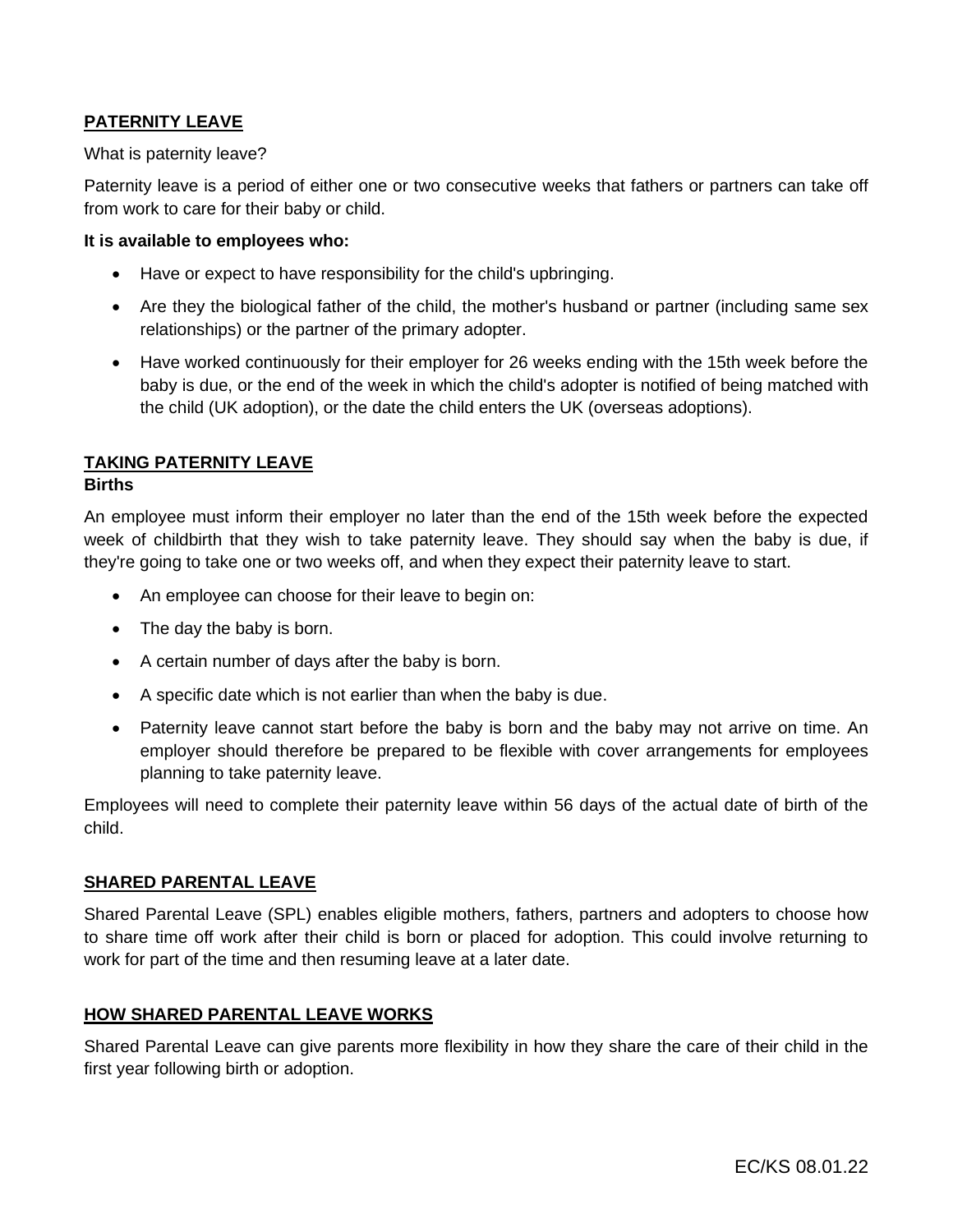Parents can share up to 50 weeks of leave and up to 37 weeks of pay and choose to take the leave and pay in a more flexible way (each parent can take up to 3 blocks of leave, more if their employer allows, interspersed with periods of work).

Eligible parents can be off work together for up to 6 months or alternatively stagger their leave and pay so that one of them is always at home with their baby in the first year.

# **WHO CAN APPLY FOR SHARED PARENTAL LEAVE?**

To trigger the right to SPL for one or both parents, the mother/adopter must:

Have a partner

Be entitled to:

- $\checkmark$  Maternity/adoption leave
- $\checkmark$  To statutory maternity/adoption pay

#### **A parent who intends to take SPL must:**

- Be an employee.
- Share the primary responsibility for the child with the other parent at the time of the birth or placement for adoption.
- Have properly notified their employer of their entitlement and have provided the necessary declarations and evidence.
- In addition, a parent wanting to take SPL is required to satisfy the 'continuity of employment test' and their partner must meet the 'employment and earnings test'.

## **CONTINUITY OF EMPLOYMENT TEST**

The individual has worked for the same employer for at least 26 weeks at the end of the 15th week before the child's expected due date/matching and is still working for the employer at the start of each leave period.

#### **EMPLOYMENT AND EARNINGS TEST**

In the 66 weeks leading up to the baby's expected due date/matching date, the person has worked for at least 26 weeks and earned an average of at least £30 a week in any 13 weeks.

If both parents are employees and meet the qualifying requirements, then there will be a joint entitlement. The parents will have to decide how to divide the leave entitlement once the mother/adopter has decided to curtail their maternity/ adoption leave.

#### **SHARED PARENTAL PAY**

From April 2020, Statutory Shared Parental Pay is paid at £151.20 or 90% of an employee's average weekly earnings (whichever is lower).

To qualify for Statutory Shared Parental Pay, a parent must pass the continuity of employment test and have earned an average salary of the lower earnings limit of £116 for the 8 weeks' prior to the 15th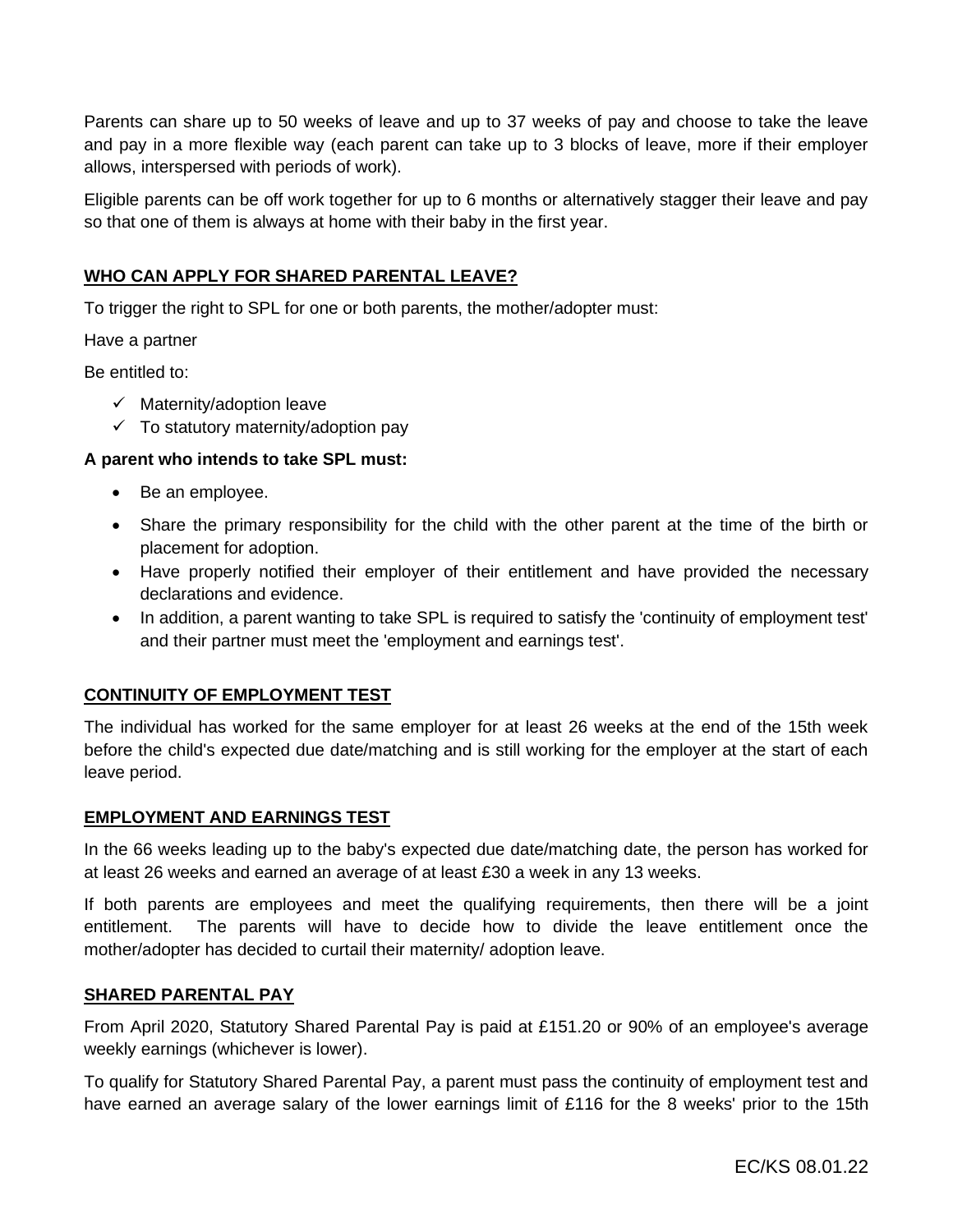week before the expected due date or matching date. The other parent in the family must meet the employment and earnings test.

#### **HOW TO APPLY FOR LEAVE AND PAY**

Having an early and informal discussion can provide an opportunity for both the employee and employer to talk about their preference regarding when Shared Parental Leave is taken.

It can also be an opportunity to discuss when any discontinuous leave can be best accommodated if appropriate.

If an employee wishes to take Shared Parental Leave, they must notify their employer of their entitlement at least eight weeks before the start of any Shared Parental Leave starts.

If a parent asks for a continuous block of leave, the employer is required to agree to it. However, where the notification is for discontinuous blocks of leave the employer can refuse and require that the total weeks of leave in the notice be taken in a single continuous block. It is therefore beneficial for the employee and employer to discuss and attempt to agree a way in which the different blocks of leave can be taken.

There is no established statutory requirement to mirror occupational maternity schemes when a Shared Parental Leave scheme is established. The important thing is that within a Shared Parental Leave scheme, men and women are treated equally and paid at the same rate in the same circumstances.

#### **ADOPTION LEAVE**

Qualifying employees who have been matched with a child may take up to 52 weeks adoption leave and may be entitled to 39 weeks of statutory adoption pay. If a couple jointly adopt a child, one may take adoption leave and the other parent may be able to take paternity leave or shared parental leave.

#### **KEY POINTS**

The main adopter will be able to take paid time off for up to five adoption appointments. The secondary adopter will be entitled to take unpaid time off for up to two appointments.

Adoption leave is a "day one" right there is no qualifying period.

Statutory Adoption Pay - the first six weeks will be paid at 90% of the employee's normal earnings.

Some surrogate parents will become eligible for adoption leave.

#### **Adoption leave may be taken:**

- When a child starts living with the employee or up to 14 days before the placement date (UK adoptions).
- When an employee has been matched with a child by a UK adoption agency.
- When the child arrives in the UK or within 28 days (overseas adoption).
- The partner of an individual who adopts, or the secondary adopter if a couple are adopting jointly may be entitled to paternity leave and pay or shared parental leave.